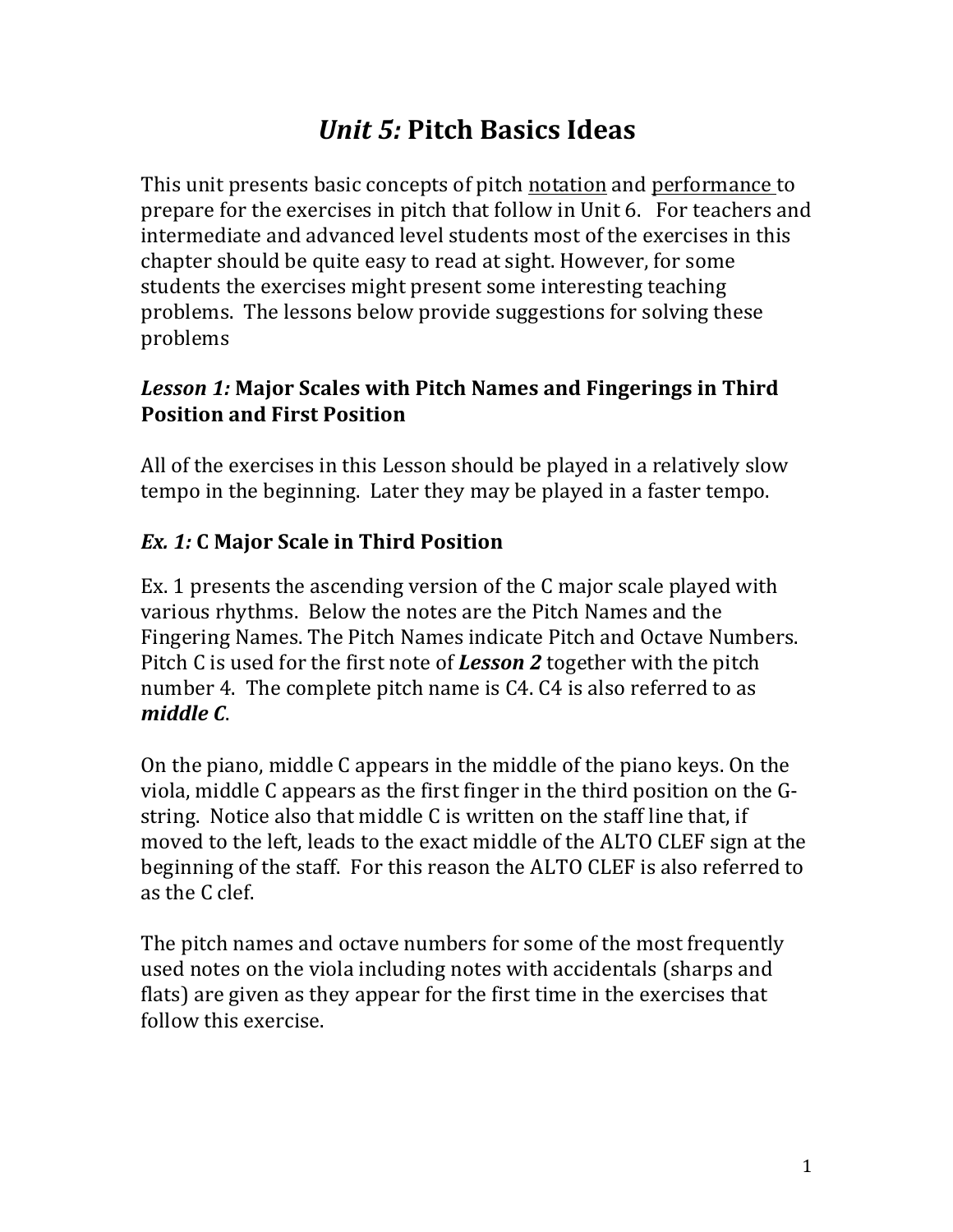# Learning To Place Left Hand Fingers on the Correct Pitches

The student should listen and watch the teacher use left hand fingers in the chosen position and note. The first thing necessary is to find where to place the first finger. It is possible to find this note by first playing the low C on the open C string and then playing the note C on the G string in third position on the  $G$  string. Another way to find the note  $C$  on the  $G$ string in third position is to play "Here comes the Bride" beginning with G on the open G string followed by the notes C CC played with the first finger on the G string.

Now that the teacher has shown how to find the first finger in Third Position on the G String it is time for the student to play the four notes in Third Position on the G String.  $(W = Whole Step, H = Half Step)$ 

| G String Fingers in Third Position: 1 2 3 4 |  |       |         |
|---------------------------------------------|--|-------|---------|
| G String Notes:                             |  |       | C D E F |
| Distance between fingers:                   |  | W W h |         |

The teacher explains that the space between fingers 1 and 2 and between fingers 2 and 3 is roughly similar to the width of a single finger. This space between fingers 1 to 2 and between fingers 2 to 3 is called a whole step, and this distance is indicated with the letter W below the staff. 

The space between fingers 3 and 4 is small  $-$  the fingers touch each other. The space between fingers 3 and 4 is called a half step and this distance is indicated with the letter b below the staff. The teacher demonstrates this and then has the student work with these four fingers. Then the teacher demonstrates the fingering on the D string in third position, and calls attention to the fact that in the C major scale the fingers on the D string have the same spaces or intervals as the fingers on the G string.

| D String Fingers in Third Position: 1 2 3 4 |       |         |
|---------------------------------------------|-------|---------|
| D String Notes:                             |       | G A B C |
| Distance between fingers:                   | W W h |         |

Here are the diagrams for finger placement in five other frequently used scales.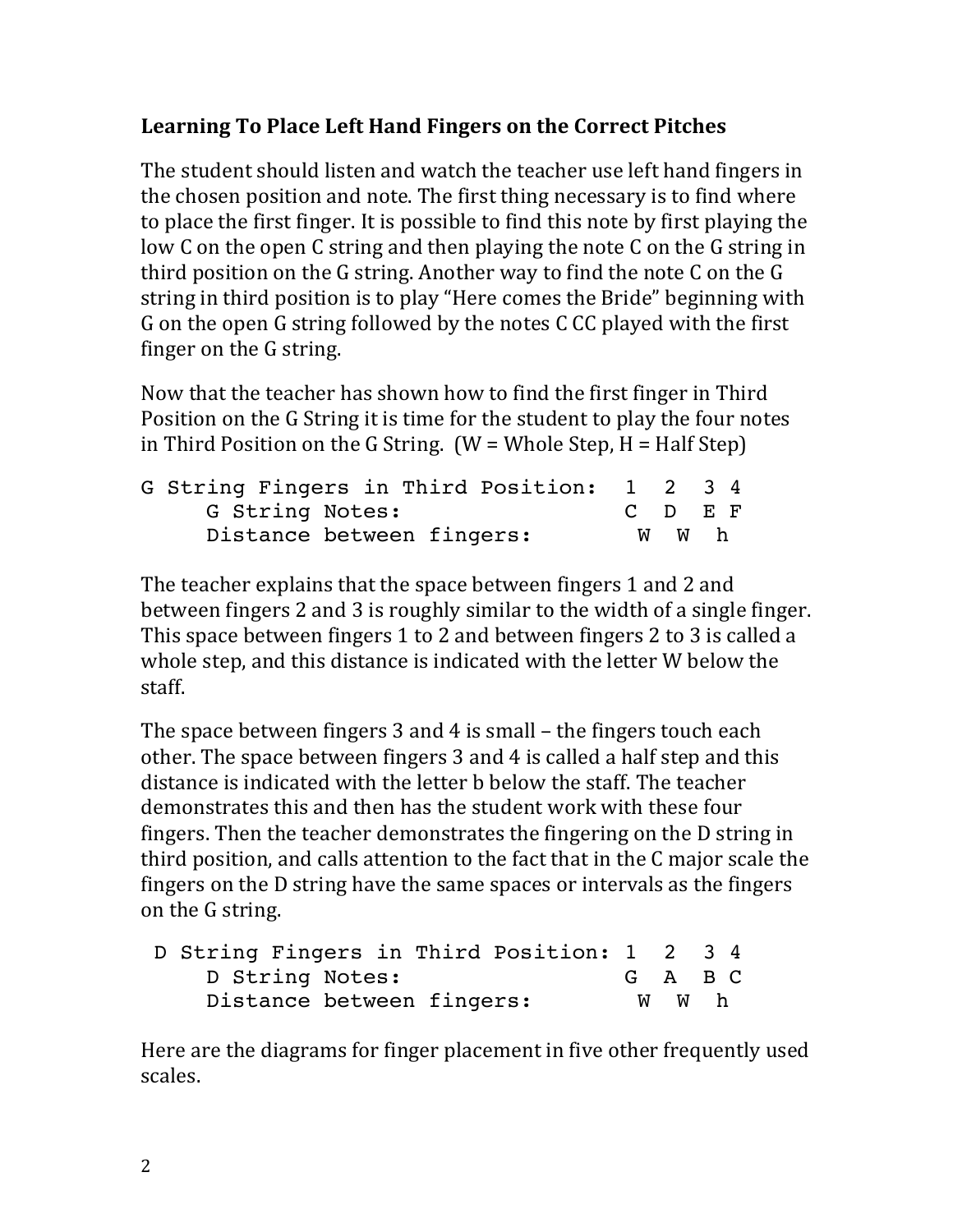#### *Ex.* **2: C Major Scale in First Position**

 C String Fingers in First Position: 0 1 23 C String Notes: C D EF Distance between fingers: W W h C String Fingers in First Position: 0 1 2 3 C String Notes: G B C#D Distance between fingers: WW W h

#### *Ex.* 3: G Major Scale in First Position

|  |                           |  | G String Fingers in First Position: 0 1 2 3 |   |        |     |
|--|---------------------------|--|---------------------------------------------|---|--------|-----|
|  | G String Notes:           |  |                                             |   | G A BC |     |
|  | Distance between fingers: |  |                                             |   | W W h  |     |
|  |                           |  | D String Fingers in First Position: 0 1 2 3 |   |        |     |
|  | C String Notes:           |  |                                             |   | F.     | F#G |
|  | Distance between fingers: |  |                                             | W | w      |     |

#### *Ex.* 4: D Major Scale in First Position

| D String Fingers in First Position: 0 1 2 3 |  |   |              |     |
|---------------------------------------------|--|---|--------------|-----|
| D String Notes:                             |  |   | $\mathbf{A}$ | F#D |
| Distance between fingers:                   |  | w |              | W h |
| A String Fingers in First Position: 0 1 2 3 |  |   |              |     |
| A String Notes:                             |  |   | A C          | C#D |
| Distance between fingers:                   |  | W | W            | h.  |

#### *Ex.* 5: F Major Scale in Third Position

|                           |  | C String Fingers in Third Position: 1 2 3 4 |          |          |     |  |
|---------------------------|--|---------------------------------------------|----------|----------|-----|--|
| C String Notes:           |  |                                             |          | G        | ABb |  |
| Distance between fingers: |  |                                             | <b>W</b> | <b>W</b> | h.  |  |
|                           |  | G String Fingers in Third Position: 1 2 3 4 |          |          |     |  |
| C String Notes:           |  |                                             |          |          | F.F |  |
| Distance between fingers: |  |                                             | W        | W        |     |  |